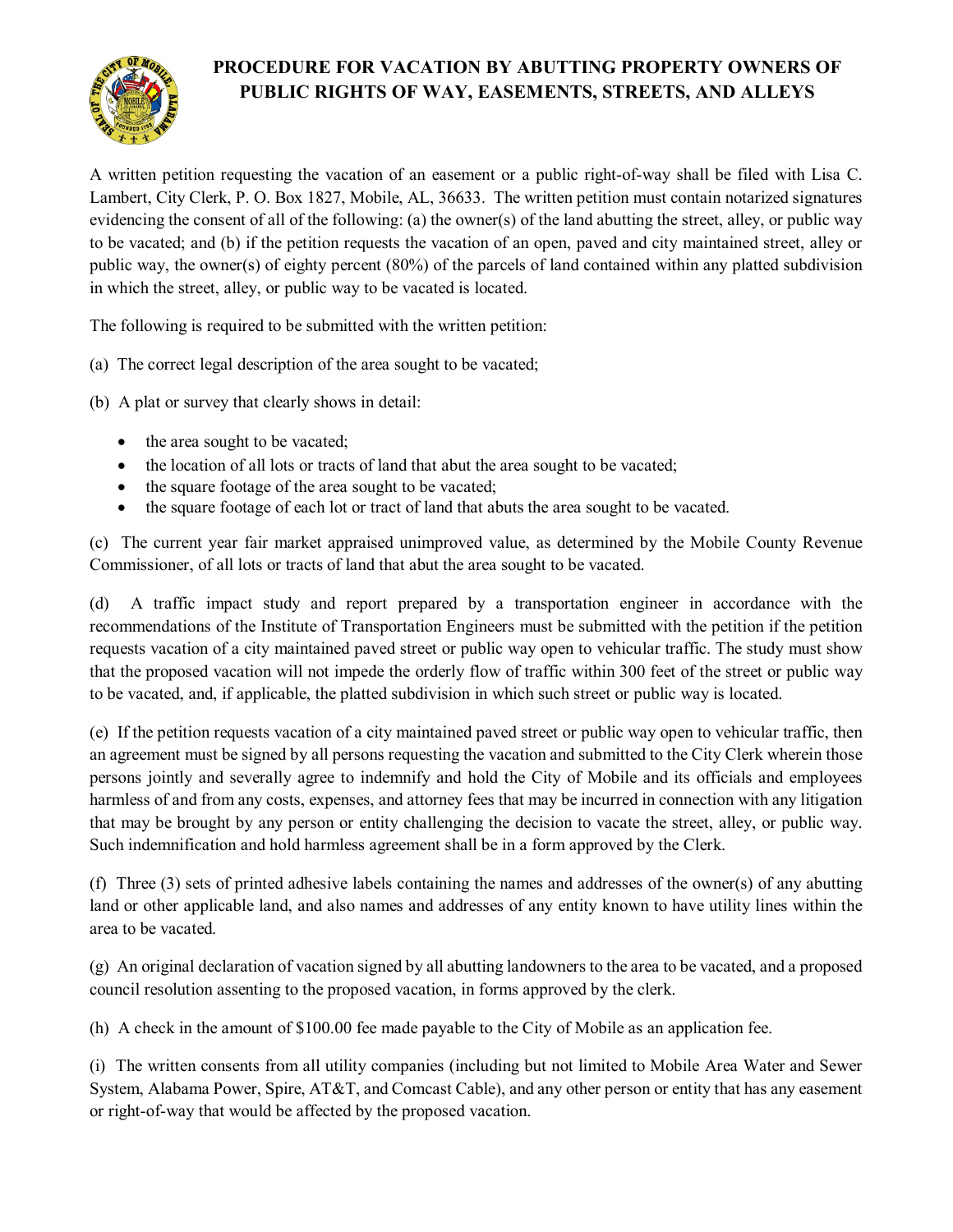(j) For petitions submitted by the State of Alabama, Mobile County, Alabama, or other governmental and quasigovernmental agencies or entities, only the consent and signature of abutting landowners, utility companies and other easement/right-of-way holders will be required, and the requirements for traffic study and indemnity will not be required.

## REVIEW BY CITY DEPARTMENTS AND OFFICIALS.

The City Clerk will submit the petition and any other submitted documentation to the Mayor, the city engineer, the city traffic engineer, the police department, the fire-rescue department, the city attorney, the council attorney, and the real estate department, for their review and comment.

## SCHEDULING OF PUBLIC HEARING.

(1) After the thirty (30) day comment period expires the clerk will prepare a resolution to set a public hearing on said proposed vacation to be presented to the city council.

(2) After the public hearing is scheduled the applicant(s) must obtain and conspicuously post two signs at the location of the street, alley, or public way, or portion thereof, requested to be vacated. The signs shall be plainly visible to passers-by and posted no less than 15 days before the day of the scheduled public hearing and shall remain so posted at all times until the hearing has been held. The signs shall be weatherproof and the petitioner shall be responsible for providing photographic proof to the City Clerk that such signs were and remained posted as required. The wording on the signs shall not be less than two inches in height and shall be in substantially the following form:

## **NOTICE OF PUBLIC HEARING**

## **APPLICATION HAS BEEN MADE TO THE CITY OF MOBILE TO VACATE THE STREET, ALLEY OR PUBLIC WAY ABUTTING THIS PROPERTY. FOR MORE INFORMATION CALL THE MOBILE CITY CLERK'S OFFICE AT 251-208-7414.**

(3) The applicant(s) shall pay all costs of scheduling the public hearing and providing notice, including the costs of advertisement and mailing. The Clerk shall submit an invoice to the petitioner for such costs which must be paid prior to the scheduling of such hearing. Failure to pay such costs shall constitute a withdrawal of the petition unless the City Council grants a waiver of this requirement.

## CRITERIA AND CONDITIONS OF VACATION.

(1) The City Council may consider in regard to any proposed vacation the present and long term effects on existing utilities, proposed utilities, master traffic plan, traffic patterns, traffic counts, reasonable and convenient ingress and egress, public services, and any other factor deemed relevant by the City Council.

(2) Any vacation may be subject to reservation of easements and rights-of-way for utilities or conditioned upon easements or rights-of-way being granted or reserved to the City of Mobile, or other conditions, in the discretion of the City Council. Any entities with utility lines, equipment or facilities in place shall continue to have the rights set forth in Code of Alabama § 23-4-20(f), as same now exists or may hereafter be amended.

(3) No vacation of any street, alley, or dedicated public way shall deprive other property owners of any right they may have to convenient and reasonable means of ingress and egress to and from their property, and if that right is not afforded by the remaining streets, alleys, or dedicated public ways, then another street, alley, or dedicated public way affording such right must be dedicated as may be required by applicable State law.